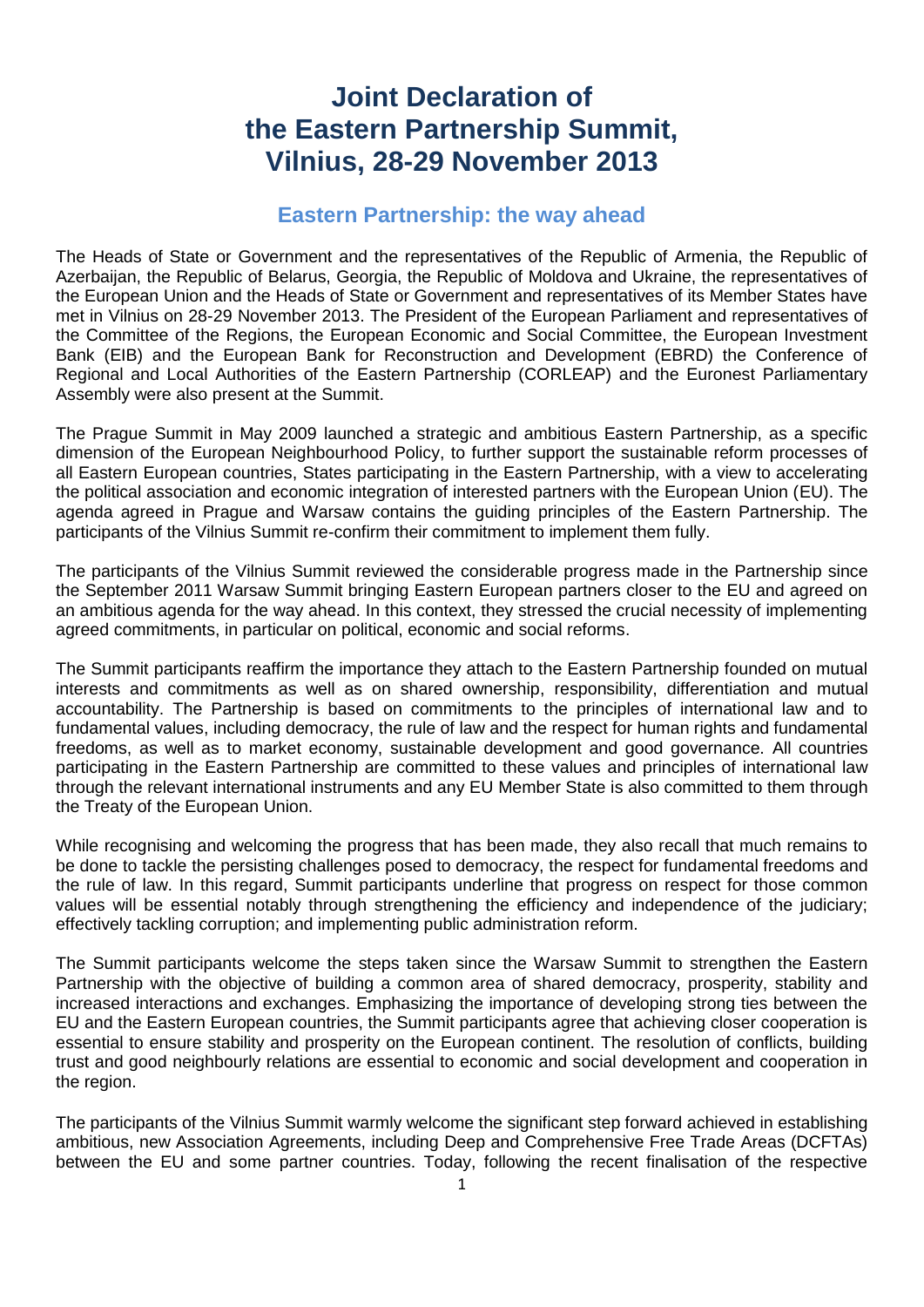negotiations, the EU-Republic of Moldova and EU-Georgia Association Agreements including DCFTAs have been initialled.The participants of the Vilnius Summit take note of the decision by the Ukrainian Government to suspend temporarily the process of preparations for signature of the Association Agreement and Deep and Comprehensive Free Trade Area between the EU and Ukraine. They also take note of the unprecedented public support for Ukraine's political association and economic integration with the EU. The EU and Ukraine reiterate their commitment to the signing of this Agreement on the basis of determined action and tangible progress in the three areas emphasised at the 2013 EU-Ukraine Summit. To this end, important progress has already been achieved. These Association Agreements, including DCFTAs, are designed to support far reaching political and socio-economic reforms and facilitate comprehensive approximation towards the EU, its rules and standards. The participants of the Vilnius Summit welcome the progress made in the negotiations on an Association Agreement between the EU and the Republic of Azerbaijan and, building on existing bilateral contractual relations, call for progress to continue. The EU stands ready to launch negotiations on a DCFTA, as part of an Association Agreement, following Azerbaijan's accession to the World Trade Organisation (WTO). The EU and Armenia have today reconfirmed their commitment to further develop and strengthen their cooperation in all areas of mutual interest within the Eastern Partnership framework, stressing the importance of reviewing and updating the existing basis of their relations. In the framework of the European Neighbourhood Policy and the Eastern Partnership, the Summit participants reaffirm the sovereign right of each partner freely to choose the level of ambition and the goals to which it aspires in its relations with the European Union.

Enhancing mobility in a secure and well-managed environment remains a core objective of the Eastern Partnership. The participants of the Vilnius Summit warmly welcome the progress made by some partners towards Visa Liberalisation through the implementation of the Visa Liberalisation Action Plans. In this context they also welcome the conclusion and implementation of Visa Facilitation and Readmission Agreements.

The participants of the Vilnius Summit reaffirm their acknowledgement of the European aspirations and the European choice of some partners and their commitment to build deep and sustainable democracy. In this context, they take note of the commitment of those partners to pursue these objectives. The participants reaffirm the particular role for the Partnership to support those who seek an ever closer relationship with the EU. The Association Agreements, including DCFTAs, are a substantial step in this direction. Respect for the common values and implementation of Association Agreements will contribute to the future progressive developments in our relationship.

The participants of the Vilnius Summit set the following goals to be attained by the Partnership by 2015:

- Further deepening relations and cooperation between the EU and partners;
- Making further steps in strengthening democracy, guaranteeing respect of human rights and rule of law including through the pursuit of reform of the judiciary and strengthening law enforcement;
- Securing where applicable signature by Autumn 2014 and provisional application of the Association Agreements/DCFTAs thereby launching the implementation phase and ensure that the Agreements' ratification processes are well advanced;
- Establishing where applicable Association Agendas as soon as possible in 2014 as the means of preparing for and implementing the Association Agreements/DCFTAs and to serve as the key monitoring tool;
- Continuing to provide EU assistance to support partners' reform agendas including taking into account the provisional application and implementation of the Association Agreements including Deep and Comprehensive Free Trade Areas;
- Accession by the Eastern European partners concerned to the regional Convention on pan-Euro-Mediterranean preferential rules of origin and making progress towards their accession to the Common Transit Convention as further steps in the process of economic integration;
- Advancing through gradual steps towards visa free regimes, in due course on a case by case basis, provided that conditions for well-managed and secure mobility are in place;
- Strengthening the business dimension of the Eastern Partnership including through improving the business environment in partner countries to the benefit of local, regional and European SMEs and businesses;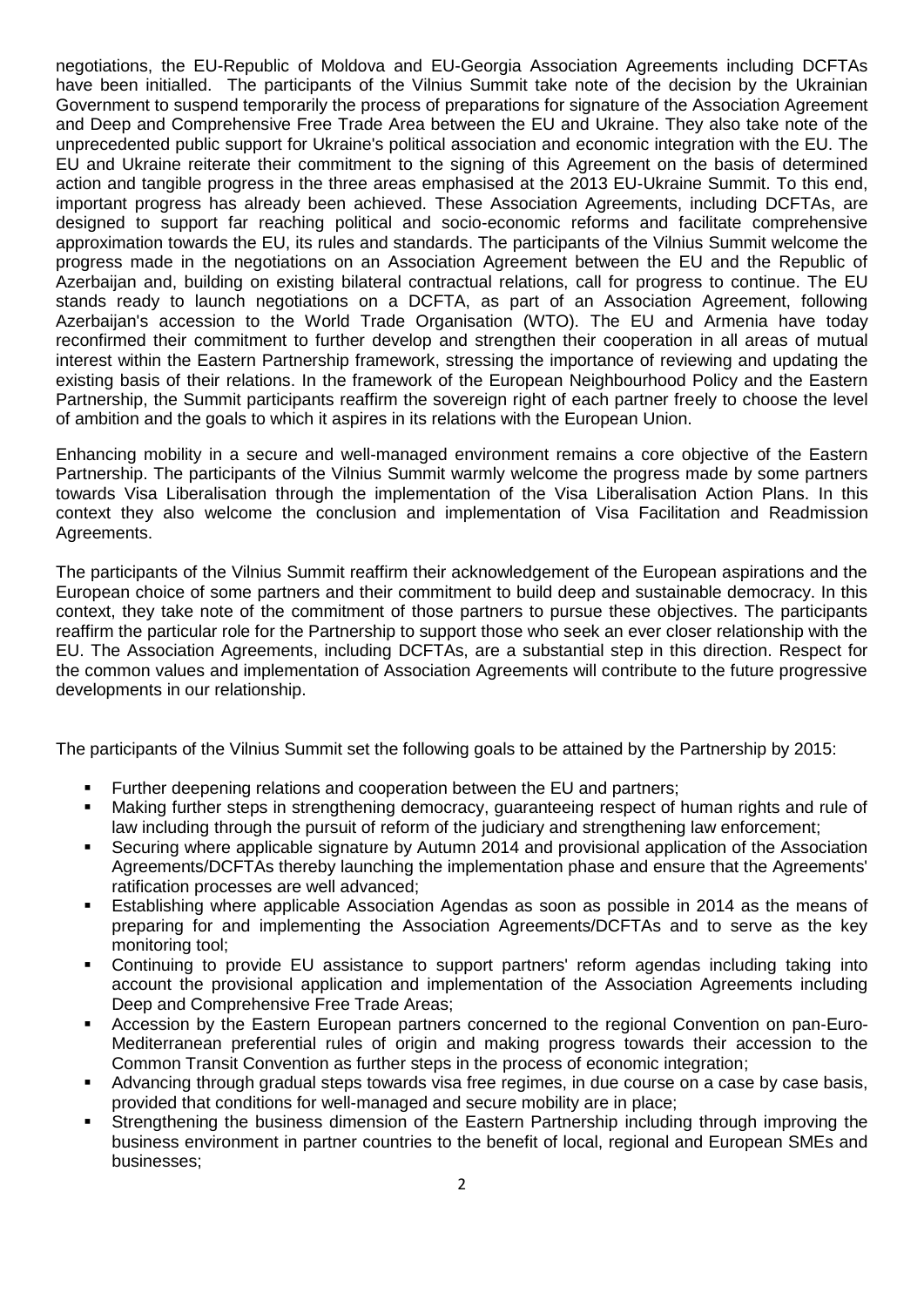- Gradually developing a Common Knowledge and Innovation Space to pull together several existing strands of cooperation in research and innovation;
- Further strengthening the multilateral dimension of the Eastern Partnership;
- Seeking further regulatory approximation in all transport areas and implementing transport infrastructure projects, along the Eastern Partnership transport network through existing EU programmes and instruments, seeking closer involvement of European and International Financial Institutions and prioritizing projects that improve connections with the TEN-T core network;
- Promoting and strengthening strategic multilateral projects, through creating a conducive, transparent, regulatory, and financial environment for the implementation of projects of Common Interest and Projects of Energy Community Interests for the countries concerned.
- Further strengthening of public institutional capacity with support from the EU;
- Promoting and strengthening visible and effective multilateral Flagship Initiatives including where appropriate combining policy dialogue and support for infrastructure;
- Further strengthening people to people contacts including through the opening of the new "Erasmus +", "Creative Europe" and the Marie Skłodowska-Curie strand within Horizon 2020 to the participants from the Eastern Partnership countries;
- **IMPLEMENT IMPLE A** Visibility Strategy for the Eastern Partnership.

Summit participants stress that effective future implementation of Association Agreements and, where relevant, DCFTAs, accompanied by reforms will bring about the comprehensive approximation with EU legislation and standards leading to the gradual economic integration of partners in the EU internal market and therefore to the creation of an economic area. They undertake to review at the next Summit the possible further steps that could be taken to advance economic integration with a view to creating an economic area in light of implementation of the relevant parts of this Declaration and the Association Agreements / DCFTAs. To this end, the European Commission is invited, to conduct a feasibility study in due time. Summit participants agree that such an ambitious long-term vision for economic integration between partners and the EU is desirable – contributing also to the longer-term goal of a wider common area of economic prosperity based on WTO rules and sovereign choices throughout Europe and beyond.

The growing relationship between the EU and its Eastern European partners in particular in the field of economic integration can make a significant contribution to strengthening Europe's international competitiveness and to creating sustainable, inclusive, smart growth and jobs thereby enhancing stability.

Greater differentiation and mutual accountability will allow individual partners better to meet their aspirations and needs. The pace of reforms will continue to determine the intensity of cooperation and those partners most engaged in reforms will benefit most from their relationship with the EU, in line with the incentive based approach ("more-for-more") of the renewed European Neighbourhood Policy. Reinforced and sustainable reform efforts serve a common interest to help the Eastern European countries progress towards deep and sustainable democracies where good governance and the rule of law prevail with economies developing on market-based principles to underpin equitable and sustainable development. Summit participants underline that this ambitious agenda requires the engagement of the broader society and they therefore welcome the increased involvement of parliaments, civil society, local and regional authorities, business community and other relevant stakeholders in the Eastern Partnership agenda.

Summit participants agree the above general political guidelines for the Partnership in 2014-15. This declaration, together with the new Association Agendas and other existing and future documents guiding bilateral relations and Work Programmes of the multilateral Platforms, will constitute a clear plan of action for the Eastern Partnership in 2014-15.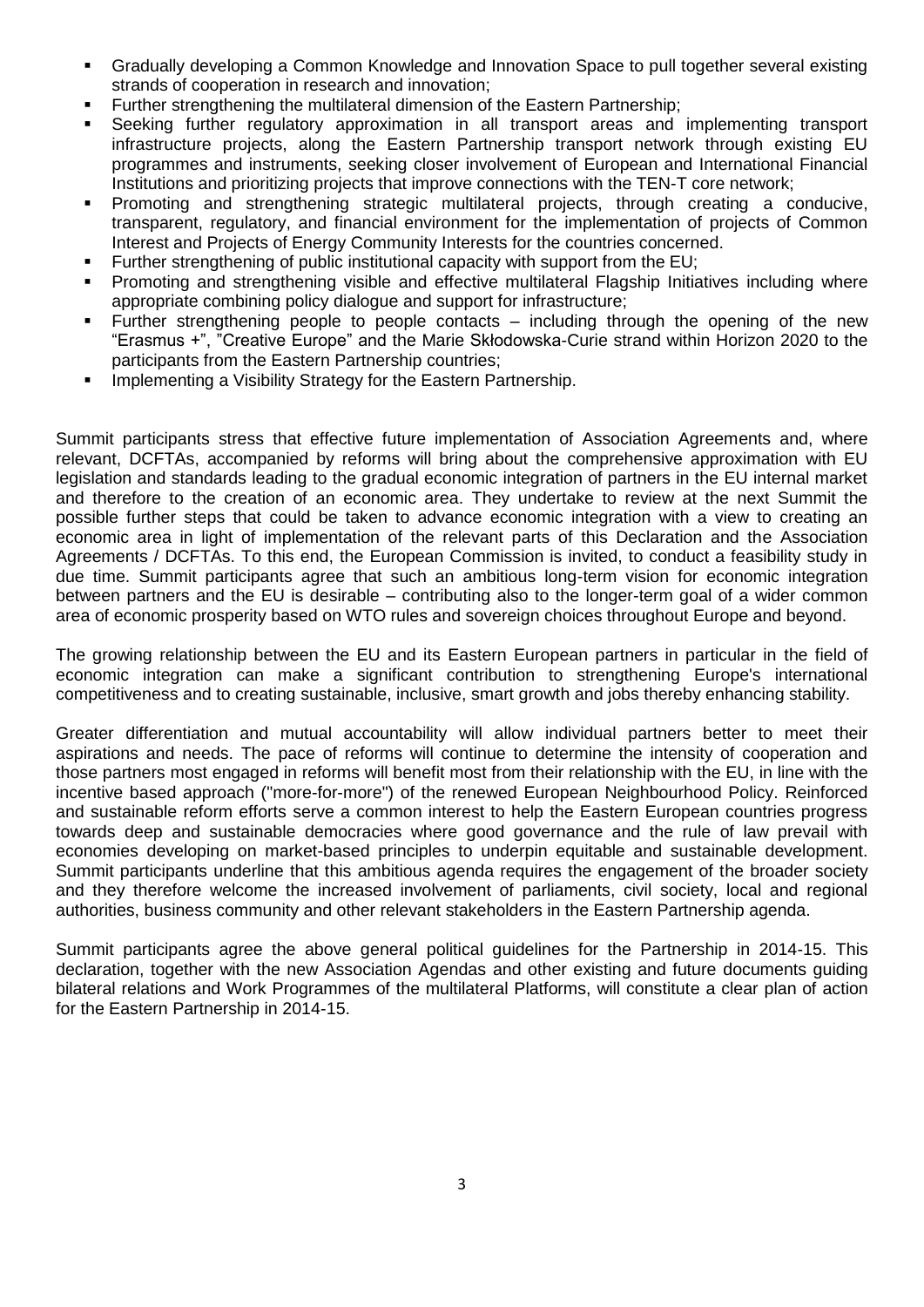# **Achievements in 2011 – 2013 and agenda for 2014 - 2015**

#### **Progress made from the Warsaw to the Vilnius Summit**

1. The Vilnius Summit is a defining moment in the EU's relationship with Eastern European partners. The participants of the Vilnius Summit welcome the advances in the Eastern Partnership achieved since the Warsaw Summit in accelerating political association and economic integration, facilitating mobility in a wellmanaged and secure environment, strengthening the multilateral dimension and supporting sector cooperation. They acknowledge the role played by the Eastern Partnership Roadmap in guiding and monitoring the implementation of the objectives of the Eastern Partnership.

2. The Summit participants look forward to the conclusion as soon as possible in 2014 of Association Agendas with Georgia and the Republic of Moldova as instruments to prepare and facilitate the implementation of the Association Agreements and help create a comprehensive and practical framework through which political association and economic integration with the EU can be monitored and developed. They welcome the joint work carried out in implementing the Association Agenda with Ukraine.

3. The participants of the Vilnius Summit duly recognize the substantial efforts undertaken by partners in order to initiate and implement long term comprehensive modernisation reforms and their commitment to pursue them further. They express satisfaction about EU increased support to partner reforms through enhanced policy dialogues and cooperation, both at bilateral and multi-country level.

4. Summit participants welcome the significant financial commitment of €2.5bn of the EU during the 2010- 13 period aimed at furthering democratic development and institution building, smart, sustainable and inclusive growth as well as economic development. Expressing support for the implementation of the incentive based approach, they note that significant additional resources were made available in 2012-13 to countries that made most progress in building deep and sustainable democracy. They acknowledge the major efforts carried out in key reform areas identified under the Comprehensive Institution Building (CIB) initiative and the important support being provided by the EU to this end. The participants of the Vilnius Summit express their satisfaction that the EIB stepped up its lending activity in the partner countries from  $\epsilon$ 170 million in 2008 to € 934 million last year and that the EBRD is enriching its continued support to private sector development and infrastructure renovation by policy dialogue and advice. They take positive note of the increased efforts of EU Member States in supporting the aims of the Eastern Partnership, including through bilateral development cooperation.

5. Mobility of citizens in a well-managed and secure environment is an important element of the Eastern Partnership. Visa liberalisation remains a shared objective of individual partner countries and the EU alike for the benefit of the population at large. The preparedness for a visa-free regime is to be assessed on a case-by-case basis provided that conditions for well-managed and secure mobility are in place. The first step of successfully implementing visa facilitation and readmission agreements has been achieved for several Eastern European partner countries. The participants of the Vilnius Summit welcome the conclusion of the Visa Facilitation and Readmission Agreements with the Republic of Armenia and look forward to their effective implementation. They look forward to the next steps towards increased mobility between the EU and Armenia. They welcome the signature today of the Visa Facilitation Agreement with the Republic of Azerbaijan and look forward to the imminent signature of the Readmission Agreement. They look forward to the next steps towards increased mobility between the EU and Azerbaijan. The participants of the Vilnius Summit also look ahead to the launch of negotiations of Visa Facilitation and Readmission Agreements with Belarus. They also encourage use of the flexibilities offered by the Visa Code. In this context, the participants of the Vilnius Summit welcome the achievements by the Republic of Moldova in fulfilling the benchmarks set out in its Visa Liberalisation Action Plan and the presentation of the European Commission's latest progress report in this regard. They take note of the European Commission's legislative proposal to amend EC Regulation 539/2001. They also welcome the substantial progress achieved by Ukraine towards the completion of the first phase of its Visa Liberalisation Action Plan and the very good progress made by Georgia in the process of implementing the first phase of its Visa Liberalisation Action Plan. They look forward to further progress in the Visa Liberalisation Dialogues with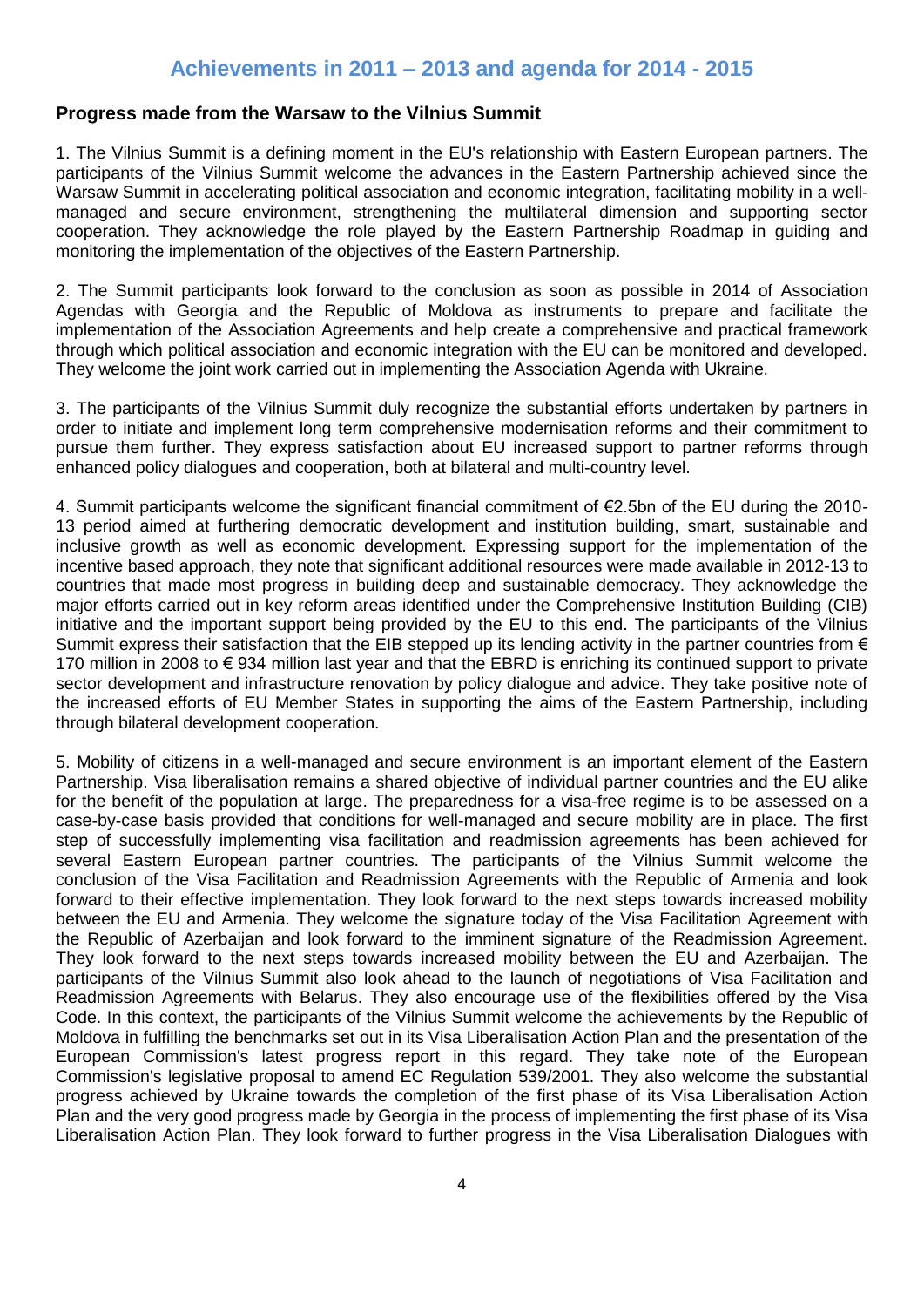these countries. These Plans should serve as models for other partner countries who wish to engage in the visa liberalisation dialogues with the EU, bearing in mind the specificity and progress of each country.

6. The participants of the Vilnius Summit welcome the effective implementation of Mobility Partnerships in line with the Global Approach to Migration and Mobility with the Republic of Moldova, Georgia and the Republic of Armenia. They note that the evaluation of the EU - Republic of Moldova Mobility Partnership and the development of the Extended Migration Profile with this country have demonstrated the importance of evidence based policies in the field of migration, which could also guide cooperation in the framework of Mobility Partnerships between the EU and other Eastern Partnership countries. They also welcome the progress made with a view to concluding the Mobility Partnership with the Republic of Azerbaijan and look forward to its imminent signature and envisage establishing similar frameworks with other Eastern European partners. Recognising the importance of the Mobility Partnerships as the key bilateral framework in strengthening cooperation in the area of migration and mobility, the Summit participants call for even greater engagement of participating EU Member States and Eastern European partners in their effective implementation.

7. The participants of the Vilnius Summit welcome enhanced cooperation and the progress achieved in the area of freedom, security and justice as well as the outcome of the first Eastern Partnership Justice and Home Affairs Ministerial meeting held in Luxembourg on 7-8 October 2013. Effective implementation of reforms in this area will contribute to further development of cooperation between the EU and its partners. In the field of justice, large cooperation programmes have been launched and implemented in several countries contributing to the improvement of democratic governance.

8. The Vilnius Summit participants welcome the important increase of activities under the Eastern Partnership multilateral dimension including to complement bilateral dialogue and cooperation. They stress the importance of the engagement of Eastern Partnership actors in all the relevant activities of multilateral dimension of the Partnership. The Partnership's multilateral dimension has provided a valuable forum for sharing information on and experience of partner countries' steps towards transition, reform and modernisation. It has allowed partners to benefit from an additional channel to support reform efforts and facilitate approximation as appropriate. The Vilnius Summit participants welcome enhanced multilateral cooperation in areas such as: trade and economic cooperation, statistics, customs, tax, border management, energy, transport, environment and climate change, education, youth and training, culture, business environment including SME policies, disaster risk reduction, research and innovation, information society and media, agriculture and rural development, migration and asylum, public administration reforms, fight against corruption. In this regard, the participants of the Vilnius Summit welcome progress achieved in the implementation of cooperation initiatives, including the Flagship initiatives, which bring tangible benefits to citizens in partner countries.

9. Summit participants welcome the launching of informal Eastern Partnership dialogues and the three rounds successfully held to date (Chisinau, July 2012; Tbilisi, February 2013 and Yerevan, September 2013). This format has promoted regular, informal exchanges between Foreign Ministers both on the Eastern Partnership agenda and foreign policy issues of common concern and has advanced Eastern Partnership cooperation in key sectors through the engagement of the Ministers concerned from partner countries. They wish to deepen where appropriate political association and increase political and security policy convergence and effectiveness in the field of foreign policy.

10. The Summit participants highlight the importance of dialogue and cooperation in the field of foreign and security policy as a key component of enhancing political association between the EU and the interested partners. They welcome the launch of a CSDP (Common Security and Defence Policy) Panel to facilitate dialogue on developments concerning CSDP, including on CSDP crisis management operations and exercises. Moreover, under the Partnership bilateral dimension, the conclusion and implementation of CSDP Framework Participation Agreements provide partner countries with the legal basis and practical means to engage in EU-led crisis management operations. They welcome the contribution by Ukraine to a number of EU operations. The Summit participants welcome the signing and entry into force of the Framework Participation Agreement with the Republic of Moldova and its interest to participate in EU operations, welcome the signature today of the Framework Participation Agreement with Georgia and note that the launching of negotiations with other partner countries is under consideration. In this context the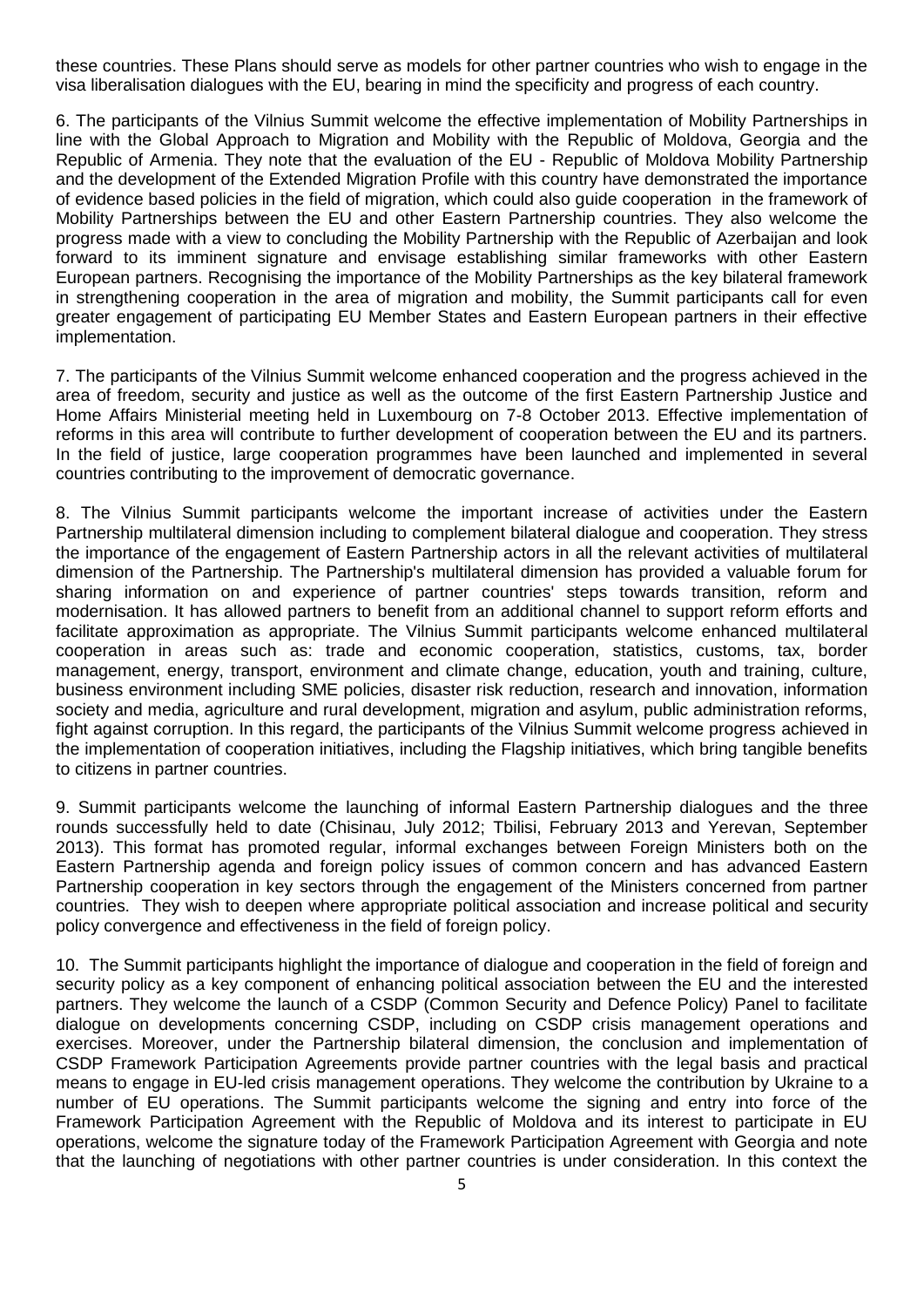Summit Participants also stress the importance of concluding Framework Agreements on the Exchange of Classified Information with interested partners contributing to the CSDP Missions.

11. Concerning transport cooperation, the Vilnius Summit participants welcome achievements that seek to improve infrastructure connections between the EU and the Eastern European region. They recall the endorsement by the Eastern Partnership Transport Ministerial meeting held in Luxembourg on 9 October 2013 of the indicative map of the Eastern Partnership regional transport network that indicates connections with the trans-European Transport Network and a related list of priority projects as first concrete steps in improving transport and logistics connections. The Vilnius Summit participants welcome the initialling of a Common Aviation Area Agreement with Ukraine and the successful conclusion and implementation of such agreements with Georgia and the Republic of Moldova that have improved connections and choice for travellers. They welcome the launching of negotiations of a Common Aviation Area Agreement with Azerbaijan. They also take note of the readiness of Armenia to start negotiations on a Common Aviation Area Agreement. All these Agreements make a concrete contribution to the Eastern Partnership's goal of bringing the EU and its partners closer together.

12. The participants concerned welcome joint work towards increasing mutual energy security including through network developments and gradual integration with the EU's internal energy market and promotion of cross border trade. They will promote an inclusive and open policy on energy security, transportation and supply. They acknowledge the key developments towards the opening of the Southern Gas Corridor, including the planned modernisation of the South Caucasus Pipeline (SCP), the Trans-Adriatic Pipeline (TAP) and the development of other gas transport infrastructures directly linking the Caspian Region with the EU. They note Azerbaijan's strategic role in diversifying Europe's energy supplies. They look forward to continued EU support for the modernization of the Ukrainian Gas Transmission System as a key part of the European grid network, to continued efforts by Ukraine to undertake the further necessary reforms in the gas sector and to the finalization of the dialogue with the International Financial Institutions in order to disburse the first loan for the emergency gas transit project. They note the strong energy provisions of the DCFTAs, Ukraine and the Republic of Moldova's work to comply with their obligations under the Energy Community, the on-going work with Ukraine on ensuring bi-directional gas flows, the development of the "Adriatic Gas Corridor" connecting Croatia, Hungary and Ukraine, the steps towards the preparation of the Azerbaijan-Georgia-Romania interconnector (AGRI LNG) project, the progress in determining priority gas and electricity interconnection projects between the Republic of Moldova and the EU. They also note Georgia's application to become a member of the Energy Community. They take note of Armenia's active observership in the Energy Community. Discussions have demonstrated that there are real opportunities for Ukraine to position itself as an Eastern European gas hub after an effective long-term strategy for the use of its gas transmission and storage assets in line with Ukraine's Energy Community obligations, involving all relevant stakeholders, is developed. The Summit participants take note of the important contribution of Belarus to Europe's energy security by providing significant energy transit and they support further dialogue based on the 2009 Declaration on Cooperation of the European Commission and the Government of the Republic of Belarus in the field of energy. Dialogue has focused on energy security, regulatory issues, networks, energy efficiency and renewable energy. The Vilnius Summit participants welcome the full participation of Ukraine, including in the peer review process and the active involvement of Armenia and Belarus in the EU's nuclear stress tests. They welcome the increased cooperation in the field of nuclear safety and encourage transparency, accessibility of information and full compliance with international nuclear safety and environmental agreements.

13. Summit participants stress the importance of education, youth and culture area. They welcome the increase of academic exchanges and cooperation between the EU and Eastern European partners through Tempus and Erasmus Mundus since 2011 which has allowed more partnerships and scholarships to be funded for the benefit of an increasing number of participants. In addition, the Eastern Partnership Youth Window has substantially increased the number of young people and youth workers involved in joint projects. The Summit participants welcome the objectives outlined in the Declaration agreed at the Eastern Partnership Ministerial Conference on Culture held in Tbilisi on 27-28 June 2013 as well as the results of the Informal Eastern Partnership dialogue on education which took place in Yerevan on 13 September 2013. They also welcome the launch of the Eastern Partnership Youth Forum which took place in Kaunas on 22-25 October 2013.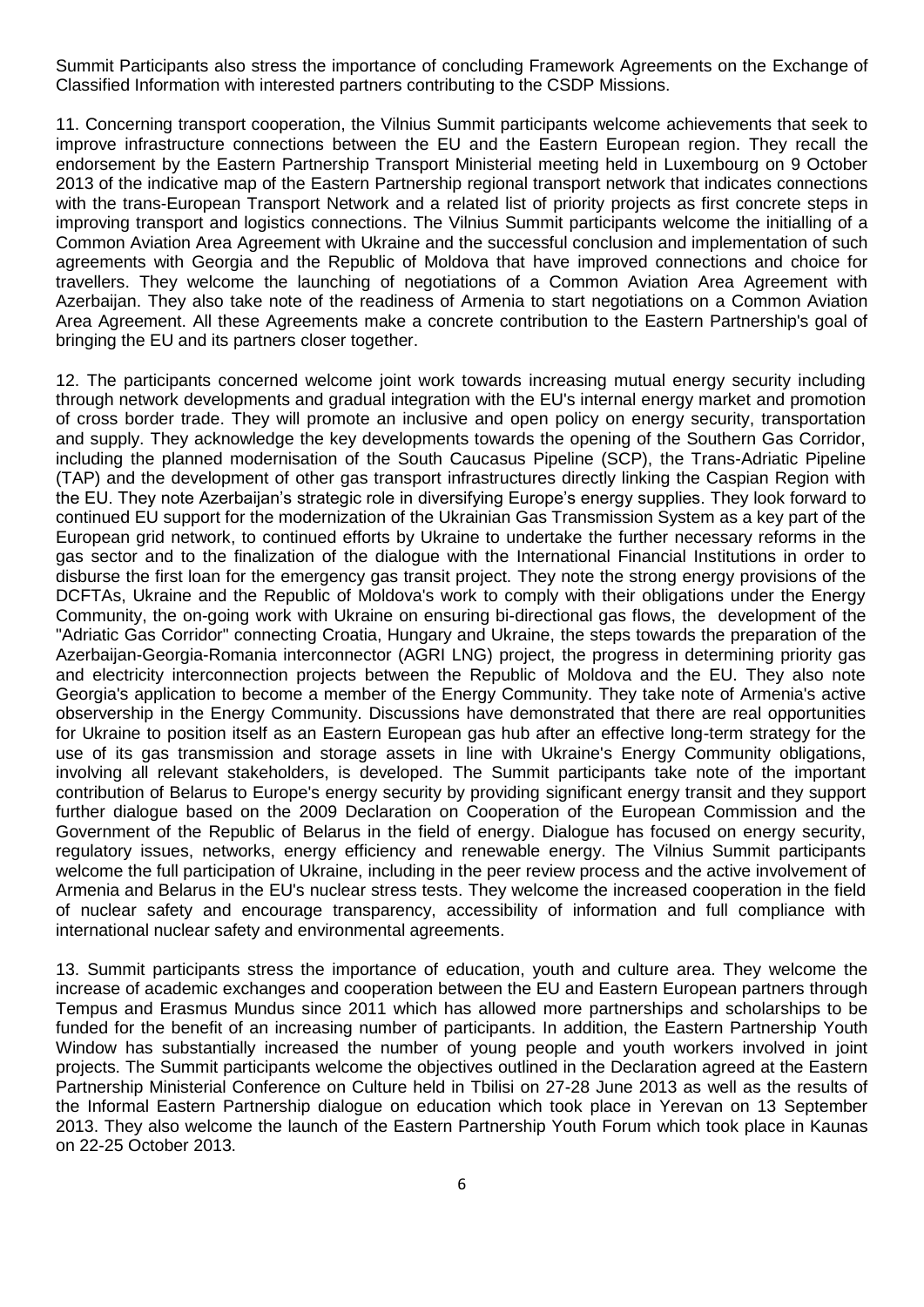14. Summit participants underline the contribution agriculture and rural development makes to partners' sustainable and inclusive development and the importance of providing to their populations safe, diversified and high quality food. They look forward to enhanced sector cooperation under the European Neighbourhood Programme for Agriculture & Rural Development initiative (ENPARD). Summit participants also welcome the establishment of the multilateral Panel on Agriculture and Rural Development reflecting the importance of farming and rural communities in the partner countries. They also welcome large Regional Development Programmes which assist partner countries in addressing economic, social and regional imbalances. Summit participants stressed the importance of protecting Geographical Indications for promoting fair trade relations in agricultural products and foodstuffs between the EU and partners, welcoming the conclusion of such Agreements with the Republic of Moldova and Georgia and the fact that related provisions have been included in the initialled DCFTA with Ukraine*.*

15. Summit participants welcome the expansion of cooperation in research and innovation. Participation by researchers, research organisations and other stakeholders, including industry in the 7th Framework Programme has continued to increase, notably in theme-oriented research activities. The Summit participants further welcome the establishment of a dedicated Eastern Partnership Panel on Research and Innovation.

16. The Summit participants stress the importance of environment as one of priority areas for cooperation that is mutually beneficial for the EU and the partner countries both from an environmental and economic point of view. They welcome the progress achieved in introducing the principles of green economy, in fostering environmental governance and implementing multilateral environmental agreements. They recognise the role of various supporting programmes for boosting regional cooperation on environment and climate change also in the context of Rio+20 follow-up process, including formulation of sustainable development goals.

17. With respect to disaster risk reduction, the Summit participants welcome work carried out to establish the Electronic Regional Risk Atlas and stress the importance of bringing partner countries closer to the EU mechanisms for Emergency Response and strengthening capacity on disaster resilience, disaster prevention and management. They also welcome the signature of the Administrative Arrangement on the cooperation in the field of civil protection signed between the European Commission and the Republic of Moldova.

18. In the field of information society and media, the participants of the Vilnius Summit welcome work carried out with the view to approximate relevant partner countries' legislation and regulatory framework to the EU body of laws and regulations on electronic communication. Additionally, participants welcome work done in view to promote further electronic infrastructures for education and research in partner countries.

19. The participants of the Vilnius Summit welcome Eastern European partners increasing participation in EU programmes and cooperation with EU Agencies. Over the past two years, several partners also participated in specific components or projects under a number of EU programmes. The Republic of Moldova was associated to the EU  $7<sup>th</sup>$  framework programme for research and technological development. They look forward to the imminent entry into force of the Protocol enabling Armenia's participation in new EU programmes. They look forward to the signature of the Protocols enabling Azerbaijan's and Georgia's participation in EU programmes. Bilateral cooperation arrangements with EU Agencies were signed including Armenia and the Republic of Moldova with the European Aviation Safety Agency (EASA), Georgia and the Republic of Moldova with the European Police College (CEPOL), Republic of Moldova with the European Monitoring Centre for Drugs and Drug Addiction (EMCDDA), the European Anti-Fraud Office (OLAF), Georgia, Armenia and Azerbaijan with Frontex.

20. The participants of the Vilnius Summit welcome the regular macroeconomic dialogues, including exchange of macroeconomic information and analyses with partners with a view to enhance macroeconomic governance and contribute to economic stabilisation. Since September 2011, the EU has implemented macro-financial assistance programmes with the Republic of Moldova and Armenia in response to their economic crises. The legislative decision on macro-financial assistance to Georgia has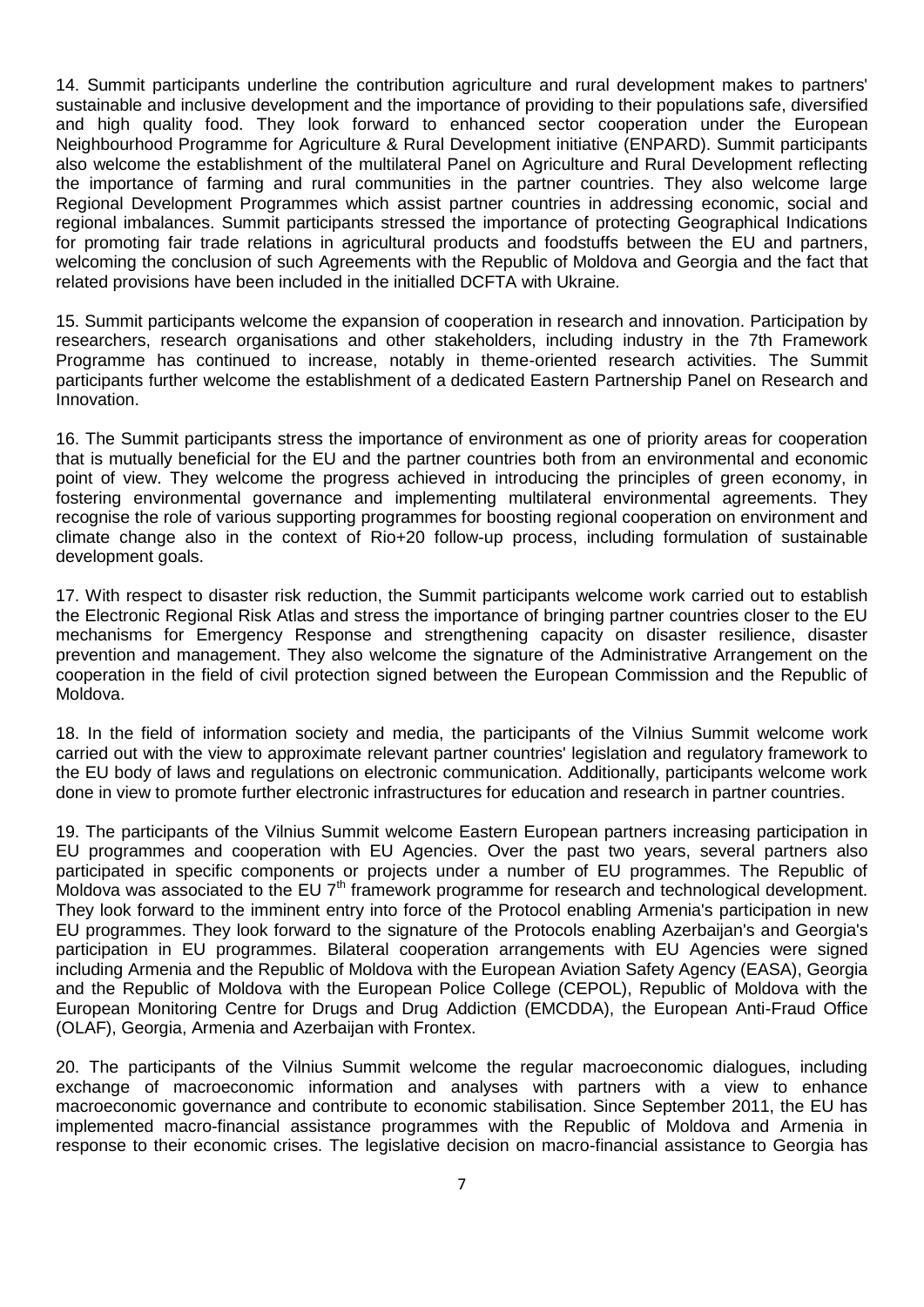been approved and the Memorandum of Understanding of the macro-financial assistance to Ukraine as well as the Loan Agreement have been signed.

21. The Summit's participants welcome the work and projects carried out in order to assess, monitor and implement SME policies in partner countries in line with the principles of the Small Business Act for Europe (SBA).

22. The participants of the Vilnius Summit noted the enhanced bilateral sectoral dialogues between the EU and Belarus on issues such as economic and financial cooperation, the environment and education. They encourage the further development of these sectoral dialogues.

23. The participants of the Vilnius Summit recall the valuable role of civil society within the Eastern Partnership. They recognize that civil society constitutes an integral element in a well-functioning democratic system. They underline the contribution of civil society in all the relevant activities under the Partnership including through the Civil Society Forum and its National Platforms. They welcome the support extended to civil society through the Neighbourhood Civil Society Facility. They welcome the outcome of the 5th meeting of the Eastern Partnership Civil Society Forum on October 4-5, 2013, in Chisinau and the establishment of the permanent secretariat of the Civil Society Forum. They welcome that the 6<sup>th</sup> meeting of the Civil Society Forum will take place in Georgia. The participation of the Civil Society Forum representatives in the meetings of the multilateral Platforms should be further encouraged.

24. The participants of the Vilnius Summit also welcome the strengthened cooperation with other stakeholders including Euronest, CORLEAP and the Eastern Partnership Business Forum.

25. The participants of the Vilnius Summit welcome the efforts undertaken to enhance the Eastern Partnership visibility stressing the need to intensify implementation of the visibility strategy including with the involvement of civil society. They call for further awareness raising efforts regarding the Eastern Partnership in Eastern European Partners. They welcome the adoption of the communication and information strategy for 2014-2017 by the Government of Georgia. They welcome the increase in the number of EU information centres established in partner countries since the Warsaw Summit.

26. The Summit participants take note of the cooperation with International Financial Institutions (IFIs) and third countries interested in donor coordination and more generally in the development of the Eastern Partnership, including through the informal Information and Coordination Group, without prejudice to the principles of cooperation with third states, as defined in the Prague declaration.

## **The next phase of the Eastern Partnership**

27. The participants of the Vilnius Summit agree on a forward looking agenda for the Eastern Partnership over the next two years which will consolidate and develop the process of political association and economic integration. The Partnership will witness, for the EU and partners concerned, a challenging qualitative shift from negotiation of agreements to their effective implementation. Summit participants recognise that the implementation of these agreements with their far-reaching objectives of comprehensive political, economic and societal modernization will require significant political will to drive through the necessary reforms in order to bring about the benefits for the citizens of partner countries. The EU remains committed to supporting partners throughout this process, assessing progress through the annual progress reports presented by the Commission and the High Representative. This will also require the launching of comprehensive information and communication campaigns by partner country authorities in order to engage with the population at large, with appropriate support from the EU. The Summit participants stress the importance of pursuing differentiation in bilateral relations in combination with the further enhancement of multilateral cooperation.

28. Recalling the statements on the earliest peaceful settlement of conflicts reflected in the Prague and Warsaw Declarations, the Vilnius Summit participants welcome the EU's intention to strengthen its contribution to encourage progress in further promoting stability and multilateral confidence building. They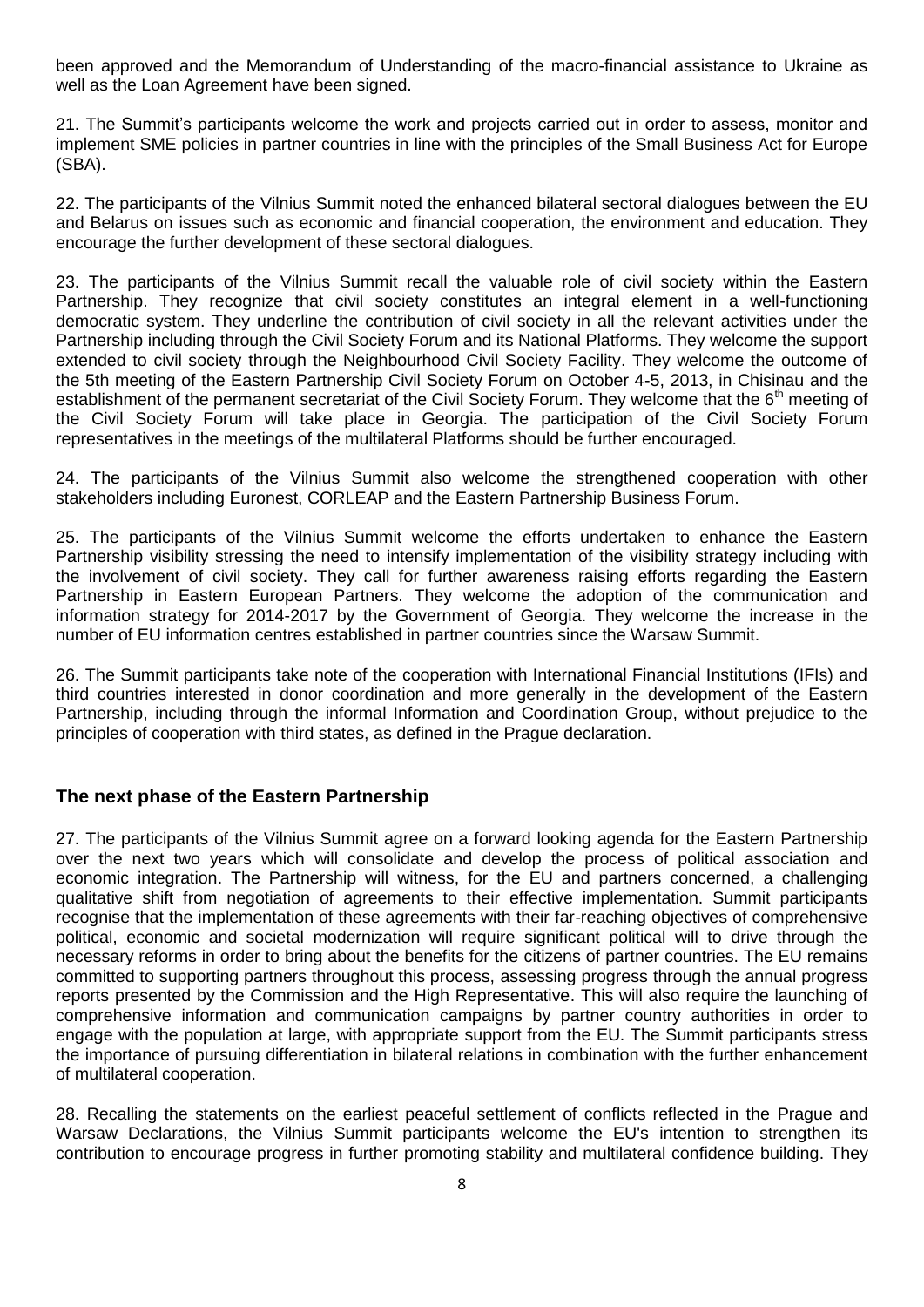welcome the EU's strengthened role in conflict resolution and confidence building efforts in the framework or in support of existing agreed formats and processes, including through field presence when appropriate. They emphasise the need for the earliest peaceful settlement of the conflicts on the basis of the principles and norms of international law. They welcome the recent meeting in Vienna between the Presidents of Armenia and Azerbaijan with the Co-Chairs of the OSCE Minsk Group and the Presidents' agreement to advance the negotiations toward a peaceful settlement of the Nagorno-Karabakh conflict. The participants support the activities of the EUSR for the South Caucasus and the crisis in Georgia. They stress the need of the full implementation of the 12 August 2008 ceasefire agreement and the importance of the presence of the EUMM in Georgia. Participants emphasize the need of the full implementation of the mandate of the EUMM and reiterate their support for the Geneva International Discussions. The participants stress the importance of progress in resolving the Transnistrian conflict and look forward to the advancement of the negotiations in the 5+2 format on all three baskets of the agreed agenda, in particular institutional, political and security issues. They also commend the valued continuous contribution of the EUBAM on the border between the Republic of Moldova and Ukraine.

29. The Summit participants note that the EU remains engaged in a European Dialogue on Modernisation with Belarusian society and that exchanges are ongoing between the EU and the Belarusian government with a view to determining the best future form of cooperation on modernisation issues.

#### **Association Agreements and DCFTAs**

30. Summit participants stress the importance of pursuing as expeditiously as possible the steps leading to the signature, provisional application and ratification of the Association Agreements, including DCFTAs, between the EU and the partner countries concerned. They underline that the implementation of the Association Agreements/DCFTAs will signify a fundamental shift towards deeper political association and economic integration of partners with the EU. In this context, the successful implementation of the Agreements and the gradual economic integration of partner countries' economies in the EU internal market will strengthen the ability of partner countries to compete effectively in international markets, will bring direct benefits for consumers, as well as domestic and foreign investors and entrepreneurs, due to the modernization of public services and the approximation to EU norms and standards on competition policy, intellectual property, food safety, consumer protection, customs, public procurement, services and road safety among others. They underline that real progress on DCFTAs can only be achieved with economies that welcome competition, have well-functioning institutions and a legal framework that guarantees a safe business-and investment climate.

31. In 2014-15, for the partner countries concerned, cooperation and dialogue will be structured around the implementation of Association Agreement/DCFTA provisions, focused in particular on approximation to EU norms and standards. It is expected that the EU and Eastern European partners together will engage and carry out a number of preparatory actions, including strengthening of partner countries' institutions, to pave the way for meeting the challenge of complying with schedules of specific measures foreseen in the annexes of the Association Agreements/DCFTAs.

#### **Sector cooperation**

32. The Eastern Partnership mobility agenda will be an important priority for the 2014-15 period. The Summit participants look forward to progress towards visa free regimes for individual partner countries in due course on a case by case basis and provided that conditions for well-managed and secure mobility are in place. In the meantime, they encourage the full implementation of the provisions of the Visa Facilitation Agreements and encourage Member States to use the flexibilities offered by the Visa Code.

33. The participants of the Vilnius Summit express their commitment to strengthening further the bilateral and multilateral cooperation and coordination with interested Eastern European partners in areas related to freedom, security and justice. In line with the EU Global Approach to Migration and Mobility, dialogue and cooperation will include the promotion of secure and well managed migration and mobility, the prevention of and the fight against illegal migration and trafficking in human beings, the strengthening of international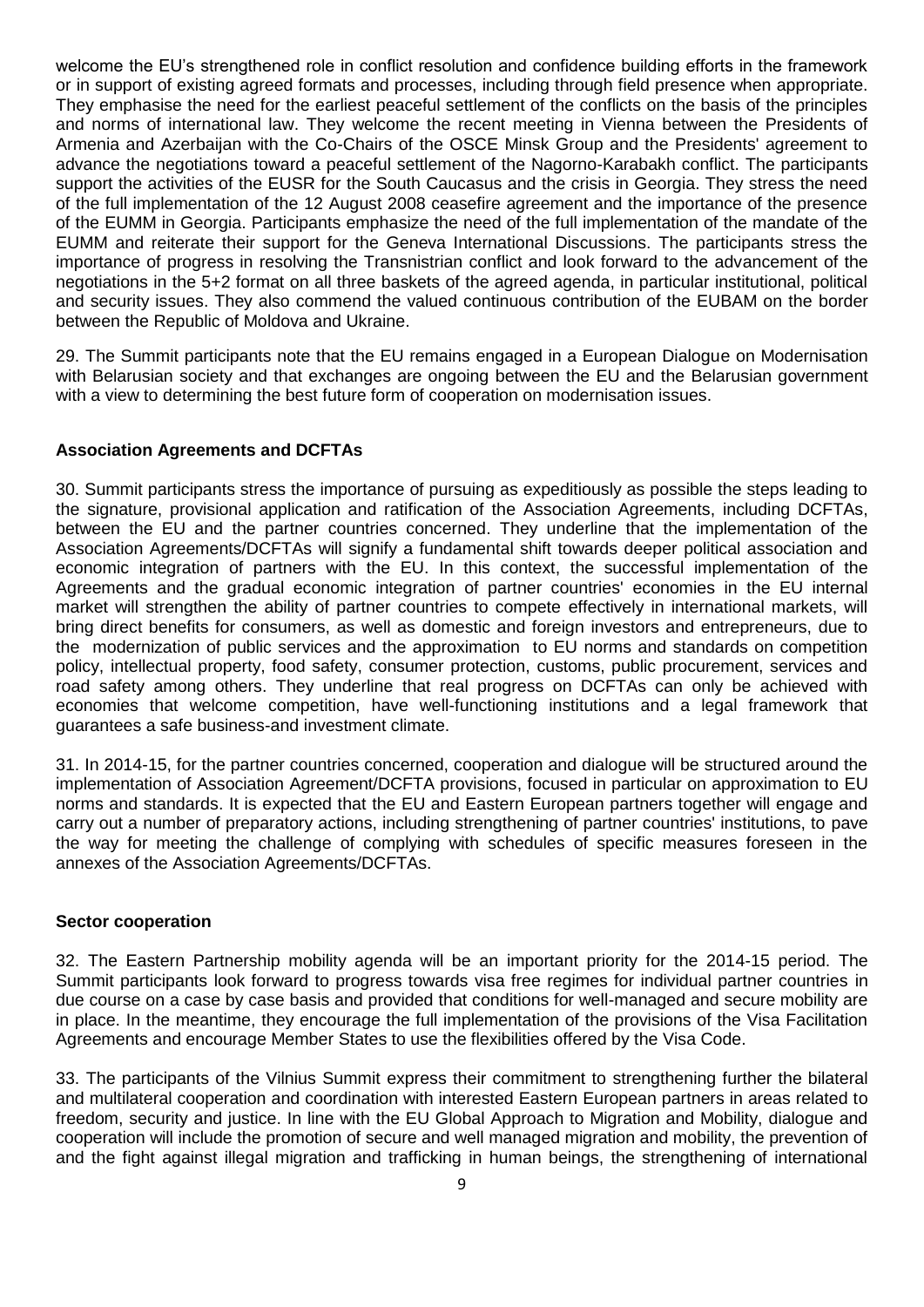protection and the enhancement of the development impact of migration. The participants of Vilnius Summit express the importance of enhancing collaboration in the area of prevention and fight against organised and transnational crime, drugs, corruption and cybercrime as well as law enforcement cooperation. Convening further meetings at ministerial level will help to ensure appropriate political guidance and coordination. The Eastern Partnership Panel on Migration and Asylum will continue contributing to enhancing dialogue and cooperation on the broader mobility agenda. The Panel on Fight against Corruption will contribute to developing and implementing tools and measures aimed at preventing and fighting corruption. The participants of the Vilnius Summit encourage further intensification of the cooperation between the Eastern European Partners and the EU agencies relevant for the justice and home affairs area.

34. In the transport sector, the Summit participants look forward to the implementation of concrete actions that make transport between the EU and partner countries safer, more efficient and sustainable and have a positive impact on trade flows. The participants of the Vilnius Summit stress the importance of a swift signature and entry into force of the Common Aviation Area Agreement with Ukraine, look forward to the next steps in the aviation negotiations with Azerbaijan and look forward to the start of similar negotiations with Armenia. The Summit participants look forward to the future inclusion of inland waterways into the Eastern Partnership regional transport network. They stress the importance of timely ratification of the Common Aviation Area Agreements between the EU and Georgia and Republic of Moldova. Next steps in transport cooperation will focus on regulatory convergence in all transport modes and implementation of priority projects with the help of European and International Financial Institutions.

35. The participants of the Vilnius Summit, recalling their energy interdependence and common interest to strengthen mutual energy security including within the Eastern Partnership, confirm their intention to deepen further bilateral and multilateral cooperation. Market integration will be further promoted through the completion of the EU's internal market, including interconnections, and, where appropriate, the implementation of the DCFTAs and the Energy Community Treaty as well as other relevant legal instruments such as Energy Charter Treaty. Participants agree to cooperate on the further development of energy infrastructure of joint interest including through enhanced EU support, within existing instruments, for the construction and upgrading of interconnections between partners and the EU energy market. Participants note the key importance to consistently increase efforts on energy efficiency and the use of renewable energy sources also through capacity building in the field of green energy technology. They support the closest possible involvement in the Covenant of Mayors and welcome the decision to expand the Eastern Europe Energy Efficiency and Environment Partnership (E5P) to cover Armenia, Georgia and the Republic of Moldova, in addition to Ukraine. Participants welcome prospects for enhanced nuclear safety cooperation. They look forward to the implementation of the nuclear stress tests including the recommendations resulting from them.

36. The participants of the Vilnius Summit express their commitment to strengthen further the cooperation in the area of customs including through Integrated border management. Cooperation will focus on developing safe and fluid trade lanes, promoting risk management, the fight against fraud and investing in customs modernisation in the region

37. The participants of the Vilnius Summit highlight the importance of people to people contacts for the achievement of the Partnership's objectives. In the fields of higher education and youth, EU support will aim at increasing the participation of Higher Education Institutions and students from partner countries in the new "Erasmus+" programme. Support to the Marie Skłodowska-Curie actions will continue and where possible should be increased. Cooperation on youth issues including under Erasmus+ will allow for enhanced youth employability and young people's active participation in democratic life. Summit participants also highlight the opportunities for cooperation in the field of culture opened by the Creative Europe Programme. The policy dialogue on the modernisation of cultural policies in Eastern European partners will be continued. The policy dialogues on health will also be continued, with a particular focus on both communicable and non-communicable diseases and health security.

38. To enhance agriculture and rural development cooperation, Summit participants welcome the Republic of Moldova's intention to host in January 2014 an Eastern Partnership Conference of Agriculture Ministers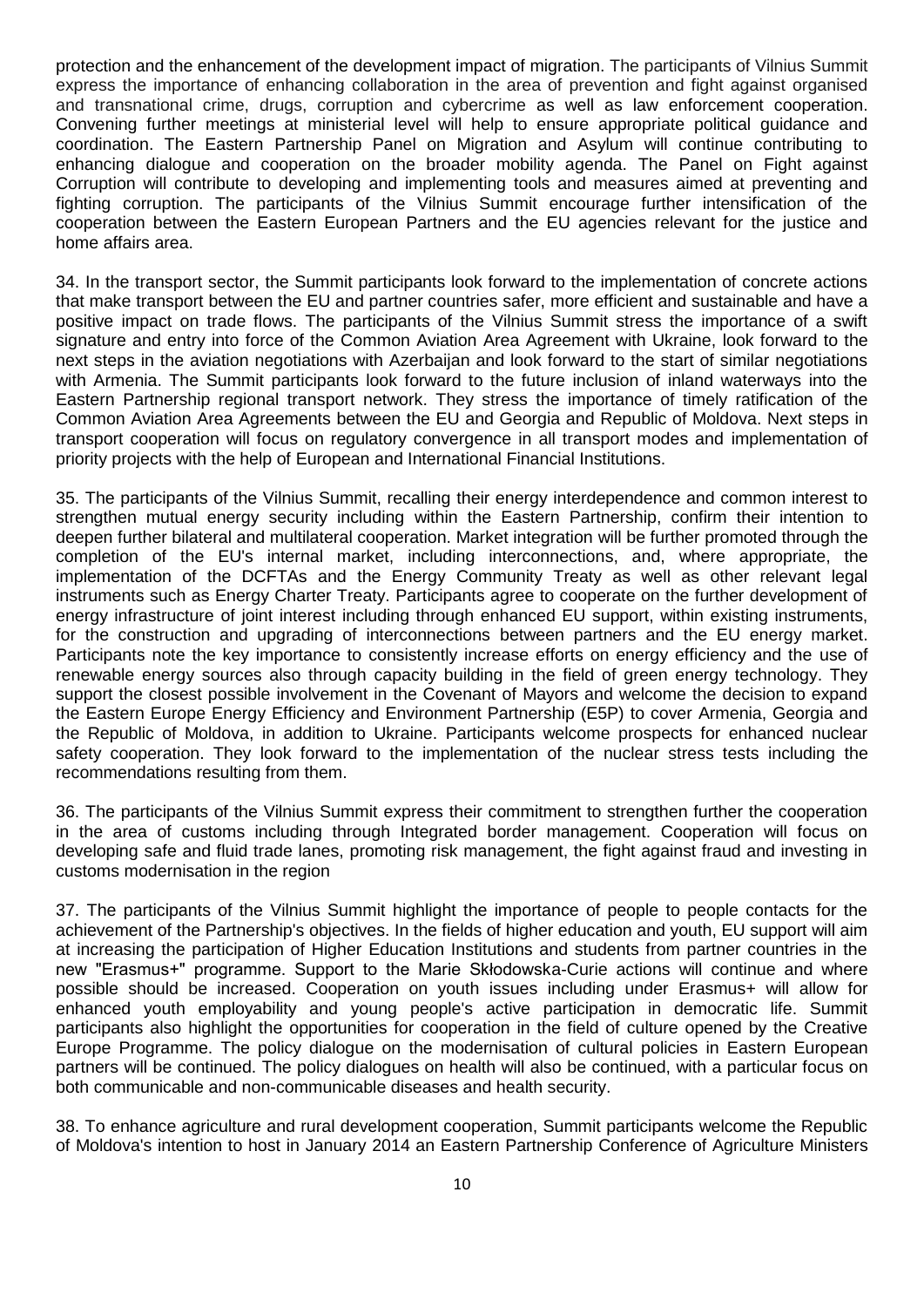aimed at promoting approximation to the EU Acquis as appropriate, supporting agricultural and rural sector reforms in Eastern European countries and further developing cooperation with the EU in this area in particular through the ENPARD approach. They stress the importance of civil society involvement and the ownership by partners among the ENPARD implementation principles. The participants of the Vilnius Summit stress the importance of cooperation in food safety, animal and plant health and to continue technical and financial support in these areas through the available instruments.

39. The participants of the Vilnius Summit recall the importance of research and innovation as key drivers for socio-economic growth and stress the need for reinforced cooperation in those domains to achieve a Common Knowledge and Innovation Space. They notably highlight the need for supporting the reinforcement of Eastern European partner countries' capacities in research and innovation as well as increased cooperation in the forthcoming EU "Horizon 2020" programme.

40. The participants of the Vilnius Summit stress the strategic importance and necessity of closer cooperation in the areas of environment and climate change as priorities for action. They highlight the need to pursue the process of regulatory approximation and policy convergence in these fields with particular attention to be paid to the green economy, biodiversity, a shared environmental information system and environmental assessments, the integration of environmental concerns into other sectors and the significant role of civil society. They call for full and effective implementation of multilateral environmental agreements and for continuing efforts to greening economies including those contained in Rio+20 "The Future We Want" Declaration. They underline the importance for Eastern Partnership societies and economies to engage in measures and cooperation to step up their actions to reduce their greenhouse gas emissions and to adapt to climate change. In this context they strongly confirmed their engagement in developing the global agreement on climate change to be adopted in 2015 in Paris for it to come into effect and be implemented from 2020. They stress the need to continue EU assistance, in particular in view of establishing a fully operational Shared Environmental Information System and for enabling ambitious further action, both in the period up to 2020 and in the longer term as well as to foster regional environmental initiatives.

41. With regard to information society and media policy development, which is a tool for the promotion of universal and European values, political stability, economic growth and social justice the participants of the Vilnius Summit welcome and further encourage the continuation of capacity building with EU support in the area of electronic communications regulation, promotion of related policies such as eSignature, eHealth and Media aiming at creating a common room for interoperable cross-border services. They also look forward to partners' participation in the relevant part of the "Horizon 2020" programme and their enhanced involvement in electronic infrastructures for education and research.

42. Summit participants stress the importance to further develop the Eastern European partners' participation in EU programmes and their cooperation with EU Agencies.

#### **Strengthen multilateral cooperation**

43. The participants of the Vilnius Summit acknowledge the significance of multilateral cooperation in support of deeper bilateral relations. As the bilateral dimension gradually moves from a phase of negotiation to one of implementation, it will be important to strengthen the linkage between the bilateral and multilateral dimensions so as to ensure that the multilateral dimension continues to effectively support partners in their approximation efforts. The work of the multilateral dimension should effectively feed into bilateral cooperation and encourage synergies. At the same time, the fora of the multilateral dimension are the place where exchanges between the EU and all six partners can be held and therefore their agendas should remain inclusive and encourage the active participation of all. The new Work Programmes of the multilateral Platforms recently adopted should be implemented with these considerations in mind. Welcoming the sector Ministerial meetings in the fields of JHA and Transport, they encourage the continuation of meetings at Ministerial level in these and other areas as appropriate, on a regular basis. Building on the already existing informal Partnership dialogues, the participants of the Vilnius Summit decided to launch a structural dialogue in foreign policy, including as appropriate by strengthening regular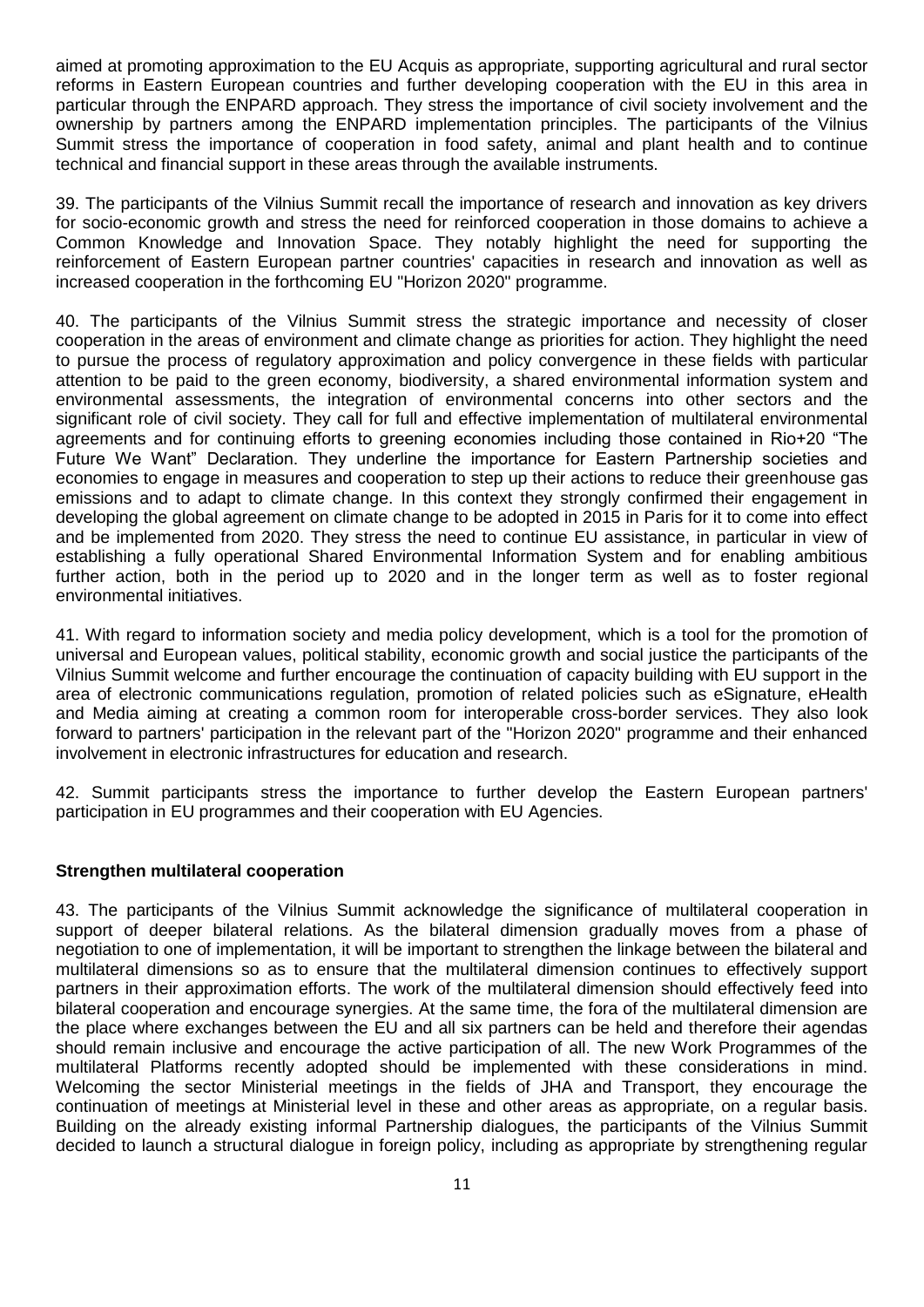meetings both at Ministerial and Senior Officials' level. They welcome and look forward to complementary and reinforcing national programmes, such as, inter alia, the Estonian Centre of Eastern Partnership focused on administrative capacity as well as the Eastern Partnership Academy of Public Administration in Warsaw.

44. Recalling the importance of cooperation in the CSDP area, the participants of the Vilnius Summit look forward to the further strengthening of multilateral and bilateral security dialogue and practical CSDP cooperation between the EU and interested partner countries, notably through the work to be carried out by the CSDP Panel. They underline the role to be played by such a forum in support of the developing cooperation with the interested partner countries in the areas covered by the Framework Participation Agreements. They welcome the contribution by Ukraine of a frigate to the EU-led operation EUNAVFOR Atalanta as of January 2014 as well as the readiness of Georgia and Republic of Moldova to contribute to EU-led operations to which they have been recently invited. They also appreciate Ukraine's commitment to contribute to EU Battlegroups in 2014 and 2016.

45. They also highlight the importance of the Eastern Partnership multilateral dimension in strengthening cooperation between partners as well as with the EU, including through territorial cooperation especially cross-border cooperation.

46. The participants of the Vilnius Summit invite the European Commission to continue promoting and strengthening visible and effective Flagship initiatives adding value to existing cooperation, with an enhanced participation of EU Member States and partner countries. They will contribute to demonstrating to citizens the tangible benefits brought about by the Partnership through practical projects.

47. In order to improve the business environment in the partner countries, further assistance to support the assessment and implementation of sustainable and effective SME policies will be undertaken within the framework of the multilateral dimension of the Eastern Partnership.

48. Acknowledging the significance of Eastern Partnership multilateral cooperation, the Summit participants stress the importance of ensuring coherence between various relevant regional initiatives and networks. They recall that the Eastern Partnership could help develop closer ties among the partner countries themselves.

49. The participants emphasized the importance of developing regional cooperation through the involvement of partners as appropriate in implementing EU macro-regional strategies. They also encourage the development of efficient inter-regional and cross border cooperation dialogue, including EGTC (European Grouping of Territorial Cooperation), to facilitate partners' social and economic development.

50. The participants of the Summit highlight the significant role of local democracy and citizen participation in pursuing the goals of the Eastern Partnership. The principles of local democracy represent a universal European value corroborated by the European Charter of Local Self-Government. Local governments are important providers of public services. The participants support the inclusion of local and regional authorities in the implementation of the relevant Eastern Partnership policies and strategies and encourage the representatives of national associations of local and regional authorities and CORLEAP to enhance their contribution to the Eastern Partnership. The role of local and regional authorities could be also strengthened through targeted support, including through capacity building.

#### **Financial support**

51. Summit participants note that the new European Neighbourhood Instrument (ENI) the successor instrument to the 2007-2013 European Neighbourhood and Partnership Instrument, will be the main instrument for EU financial assistance to EU neighbourhood partner countries over the period 2014-2020. They note that partner countries will continue to receive financial support in line with the incentive based approach introduced within the European Neighbourhood Policy by the 2011 review. Assistance will be focused on a few sectors of concentration, with the aim of increasing ownership, quality and results as a means to contribute towards the modernisation and social cohesion of societies. Support to the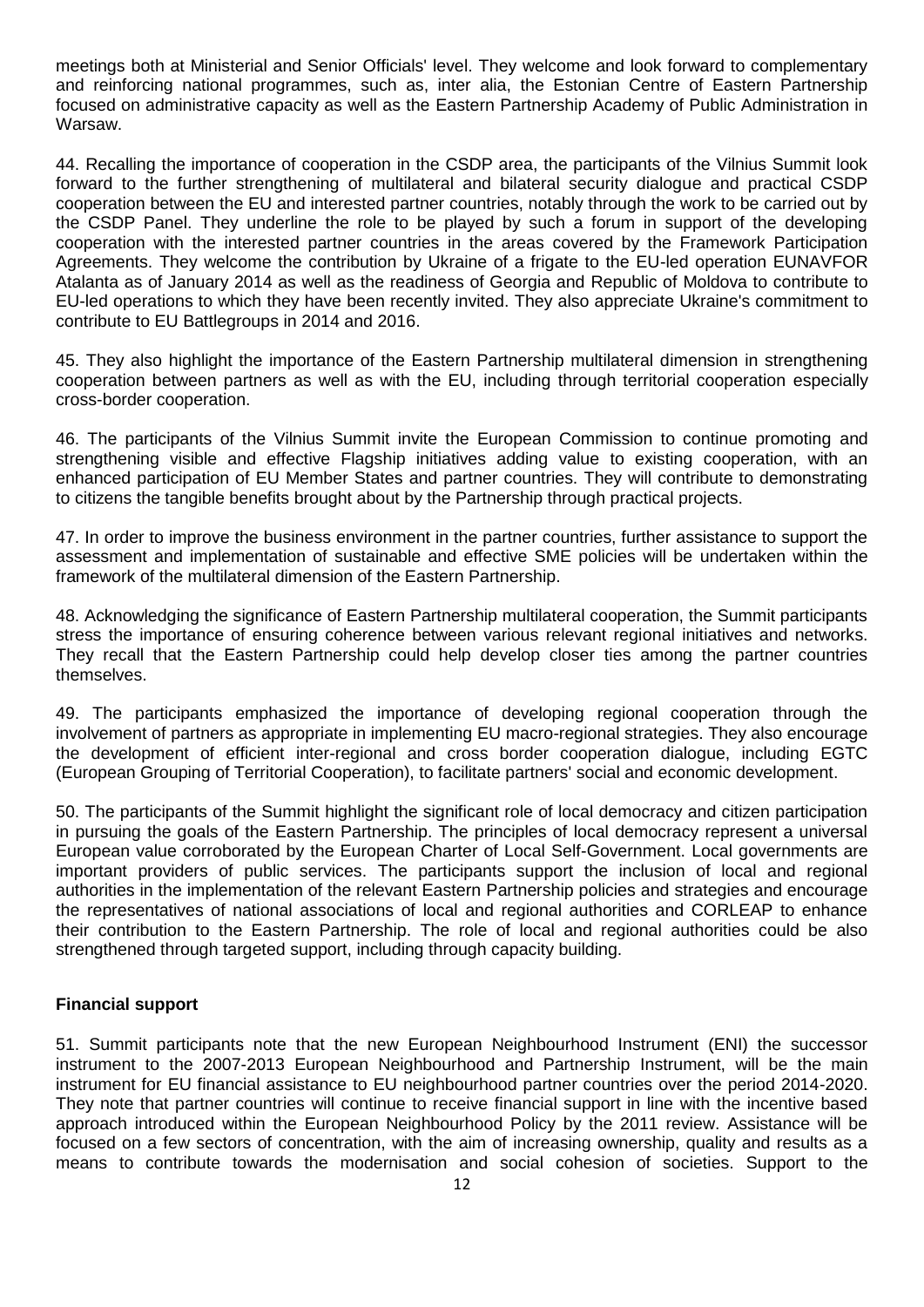implementation of the Association Agreements/DCFTAs, effective regulatory approximation and administrative capacity building will be at the core of EU support under ENI. They agree that future EU assistance should take into account the provisional application of the Association Agreements including Deep and Comprehensive Free Trade Areas and encourage the necessary consultations to this end. Two specific initiatives for multi-country support: the Neighbourhood Investment Facility (NIF) and Cross- Border Cooperation (CBC) will continue extending financial support in specific priority areas. They look forward, under the ENI, to building upon the results of the recently launched Eastern Partnership Territorial Cooperation Programme. Underlining the importance of an enhanced coordination and coherence of support of all donors providing funding to the Eastern European partners, the participants of the Vilnius Summit call for the Eastern Partnership reform agenda to be considered as a key reference for the overall EU support.

52. The participants of the Vilnius Summit welcome the important contribution already made and to be further extended by EIB and EBRD in supporting the partner countries in their reform efforts. They welcome EIB's intention to develop its activity based on its future external lending mandate in the framework of the Eastern Partnership financing projects that help connect the EU with the eastern neighborhood, boost development and address challenges in the region's energy, environment and transport sectors. In order to promote economic development, innovation and job creation, the participants of the Vilnius Summit look forward to work by the EIB exploring possible options to further support risk capital operations in Eastern European partner countries in cooperation with other European Financing Institutions active in this field in the region. They welcome EBRD's intention to continue its support to the private sector development, in particular by reinforcing the financial sector and facilitating access of SMEs to finance denominated in local currency, and the support to sustainable energy and to the public infrastructure.

53. The macro-financial assistance programmes in Ukraine and Georgia are foreseen to progress in 2014- 2015 when the preconditions are met and when the programmes are linked to a meaningful reform agenda. The EU macro-financial assistance instrument may also be mobilised in the future to assist partner countries to address short-term balance-of-payments difficulties when the pre-conditions are met and when the programmes are linked to a meaningful reform agenda. Continued dialogue and exchange of analysis and advice within the Eastern Partnership could lead to further implementation of structural reforms, fiscal consolidation and thus a strengthening of economic activity.

#### **Stakeholder involvement**

54. The participants of the Vilnius Summit underline the need to further strengthen civil society. Summit participants also recognise the important role played by civil society, through the Civil Society Forum and its national platforms, in partners' reform processes in encouraging dialogue between civil society and partner countries' authorities on achieving the goals of the Eastern Partnership. They emphasize the importance of continuing to make available adequate resources as appropriate to support the capacity development and further involvement of civil society in national reform processes.

55. Summit participants welcome the steps made by the Conference of local and regional authorities of the Eastern Partnership to develop cooperation at the levels of government closest to the citizen and take note of the results of its annual meeting held in Vilnius on 4-5 September 2013. The Summit also encourages enhanced inter-parliamentary cooperation within the Euronest Parliamentary Assembly 2014-15.

56. Welcoming the outcome of the Business Forum held in Vilnius on 28 November 2013, the participants of the Vilnius Summit invite the business communities in EU and partner countries to further develop the Business Forum and to use this platform to exploit the new economic opportunities offered. They also encourage the social partners (employers' organizations and trade unions), including through the Civil Society Forum where appropriate, to work more closely together as a means to advance in 2014-15 in the area of economic convergence and regulatory approximation. They underline the need to promote investment, research-industry partnerships as well as a vibrant and innovative SME sector to contribute to broad-based, inclusive growth and job creation. They stress the role to be played by SMEs in economic development in partner countries and the need to develop and implement business-friendly policies to